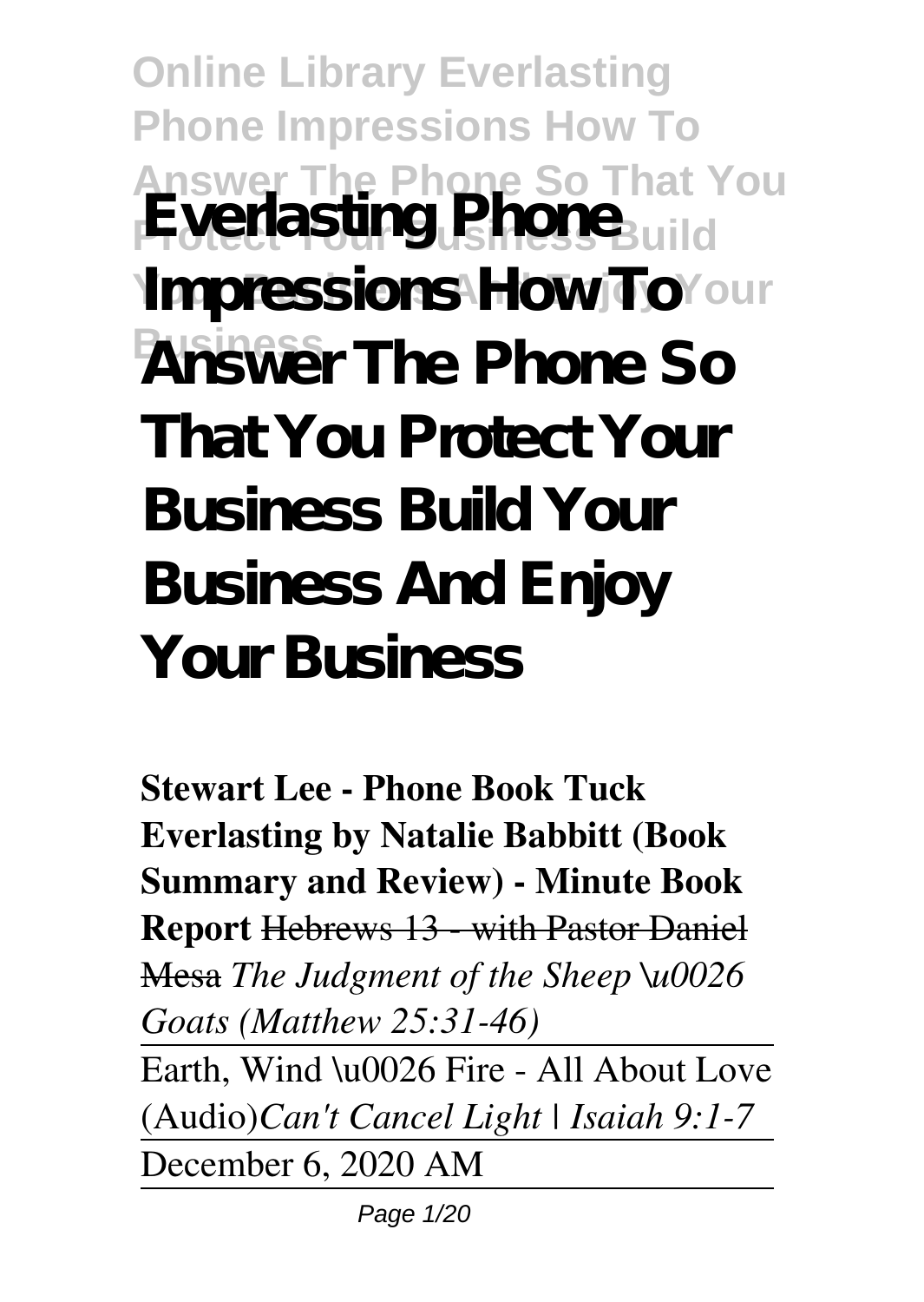**Online Library Everlasting Phone Impressions How To** Prince of Peace<del>I prank called Deliveroo as</del> Gordon Ramsay FUNNY BOOK uild **Your Business And Enjoy Your** COVERS PRANK!! *Adam Sandler: 100%*  $Fresh | Chris Farley Tribune |HD |$ *Netflix Is A Joke* **Sleep Hypnosis for Ultimate Confidence (Depression, Anxiety, Insomnia, Self Esteem)** *Traditions | December 6, 2020 | Ellerslie Church Online Getting rid of the religious rubbish* Wheel of Impressions with Seth MacFarlane *Drag Queens Trixie Mattel \u0026 Katya React to RuPaul's AJ and the Queen | I Like to Watch | Netflix* Do you know how easy to design and print a photobook? Belong to You (Cole #1) - Vi Keeland (Romance Full Audiobook) Phone call from The Doctor - Rose Version (Impression) *Neville and Carragher react to HILARIOUS football impressions! (Carragher, Rooney, Neville, Rodgers) Everlasting Phone Impressions How To*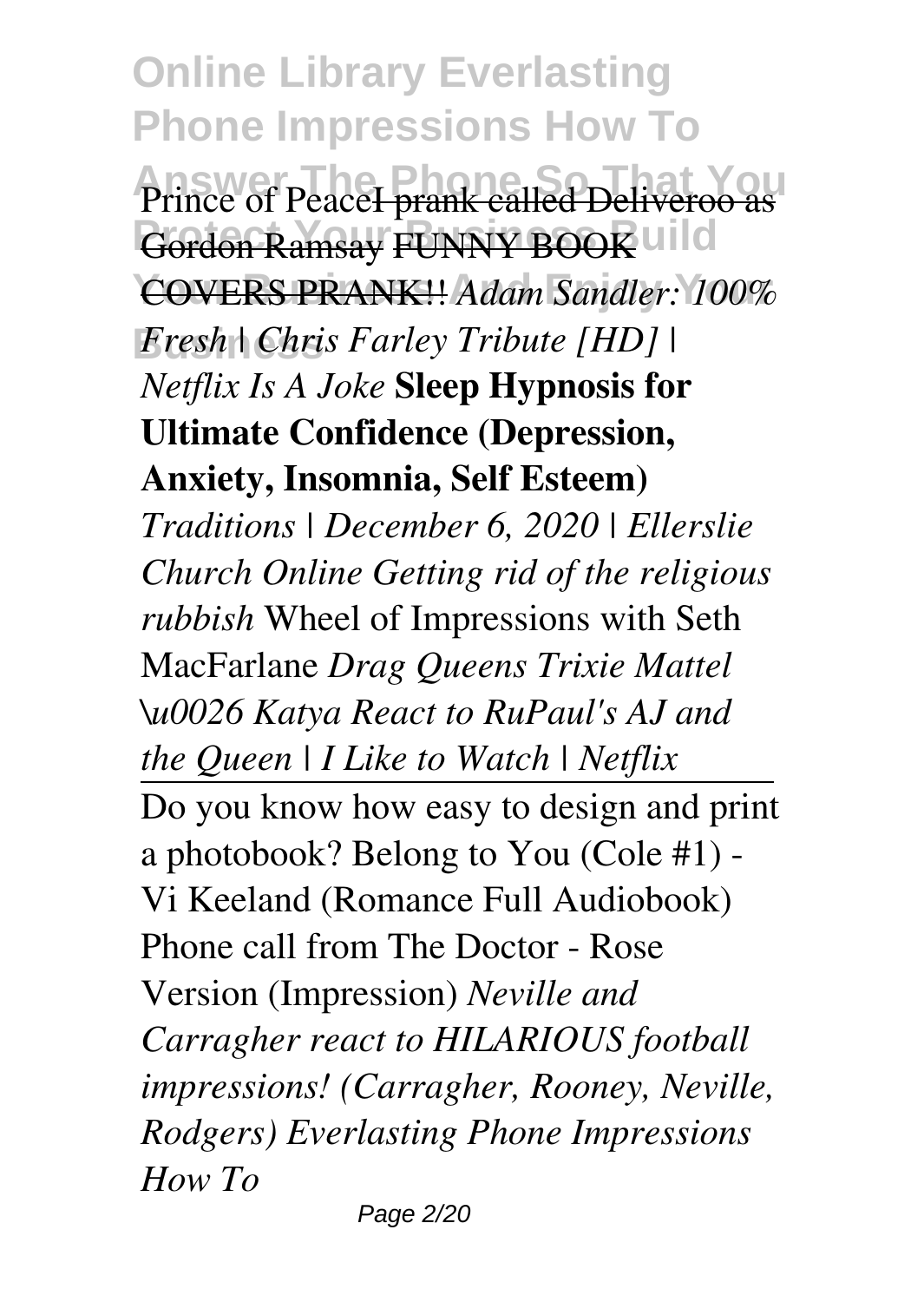**Online Library Everlasting Phone Impressions How To** Comment which impressions you want a U specific video for!The most requested video series since I started Youtube. Part 1 is the theory behind what I do and wh...

# *How to start learning unbelievable voice impressions ...*

With its size, shape, and amazing functions, the Touch Pro proves to be one of our timeless pieces here at Impressions Vanity. We adore everything about it. The stunning bright light makes anyone glow! The bluetooth functions gives ease while getting ready, whether that's answering calls or listening to music. Being able to take it anywhere during the daily routine is a plus!

## *Everlasting Impressions With The Touch Pro • Impressions ...*

Post Construction & Commercial Cleaning in Central Texas. Office 1: 512-528-4145 Page 3/20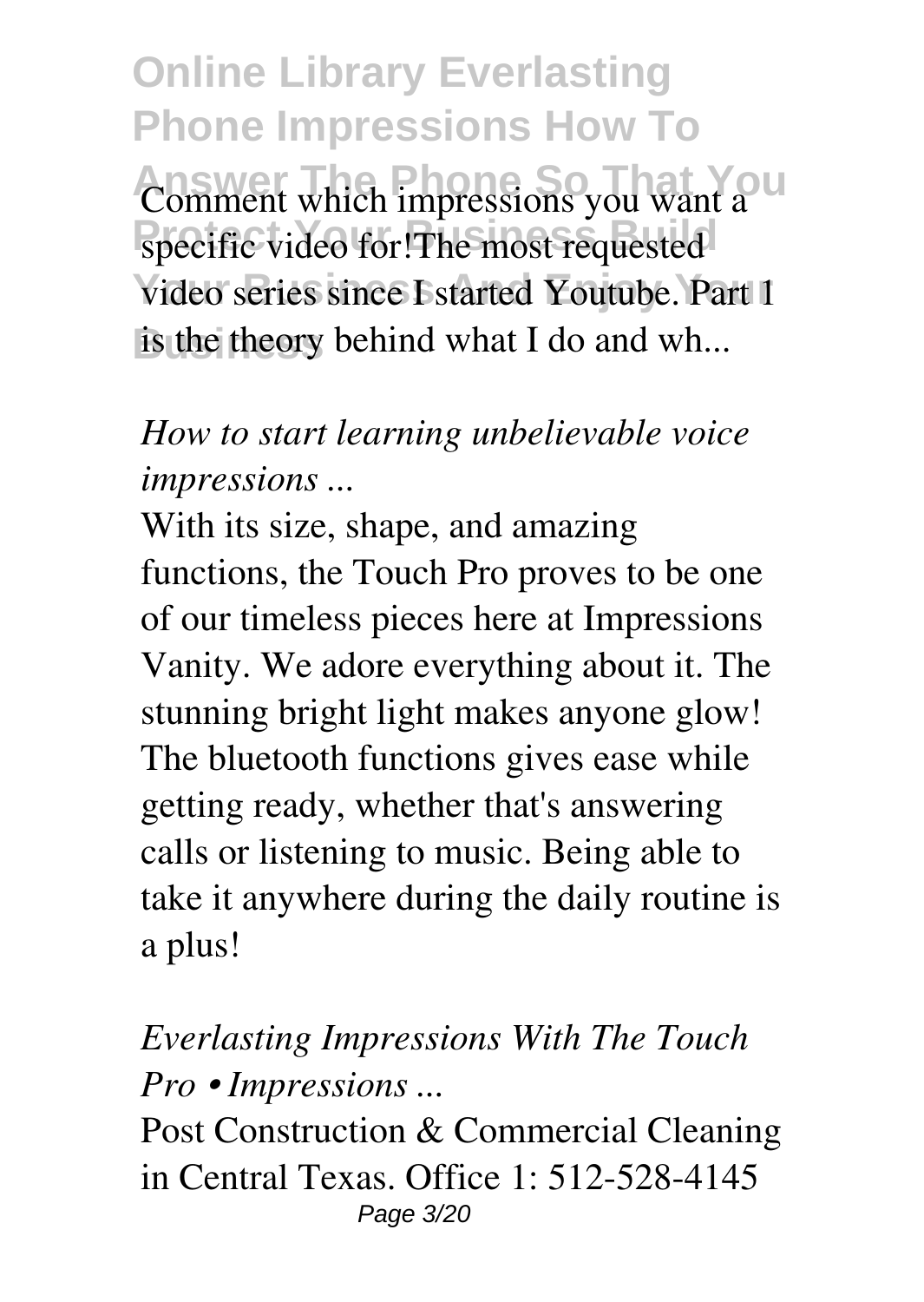**Online Library Everlasting Phone Impressions How To Office 2: 512-528-4546. Fax That You** 512-605-3708 On-Call (Liliana): uild **512-550-3901. 4500 Williams Dr. Suite In Business** 212-174 Georgetown Texas 78633. E-Mail Everlastingisaacs@gmail.com. Everlasting Impressions Inc. is a postconstruction cleaning business based in and serving the Central Texas Area.

## *Everlasting Impressions Commercial Construction Cleaning*

Everlasting Phone Impressions How To Answer The Phone So That You Protect Your Business Build Your Business And Enjoy Your Business Author: www.wakati .co-2020-10-25T00:00:00+00:01 Subject: Everlasting Phone Impressions How To Answer The Phone So That You Protect Your Business Build Your Business And Enjoy Your Business Keywords

#### *Everlasting Phone Impressions How To* Page 4/20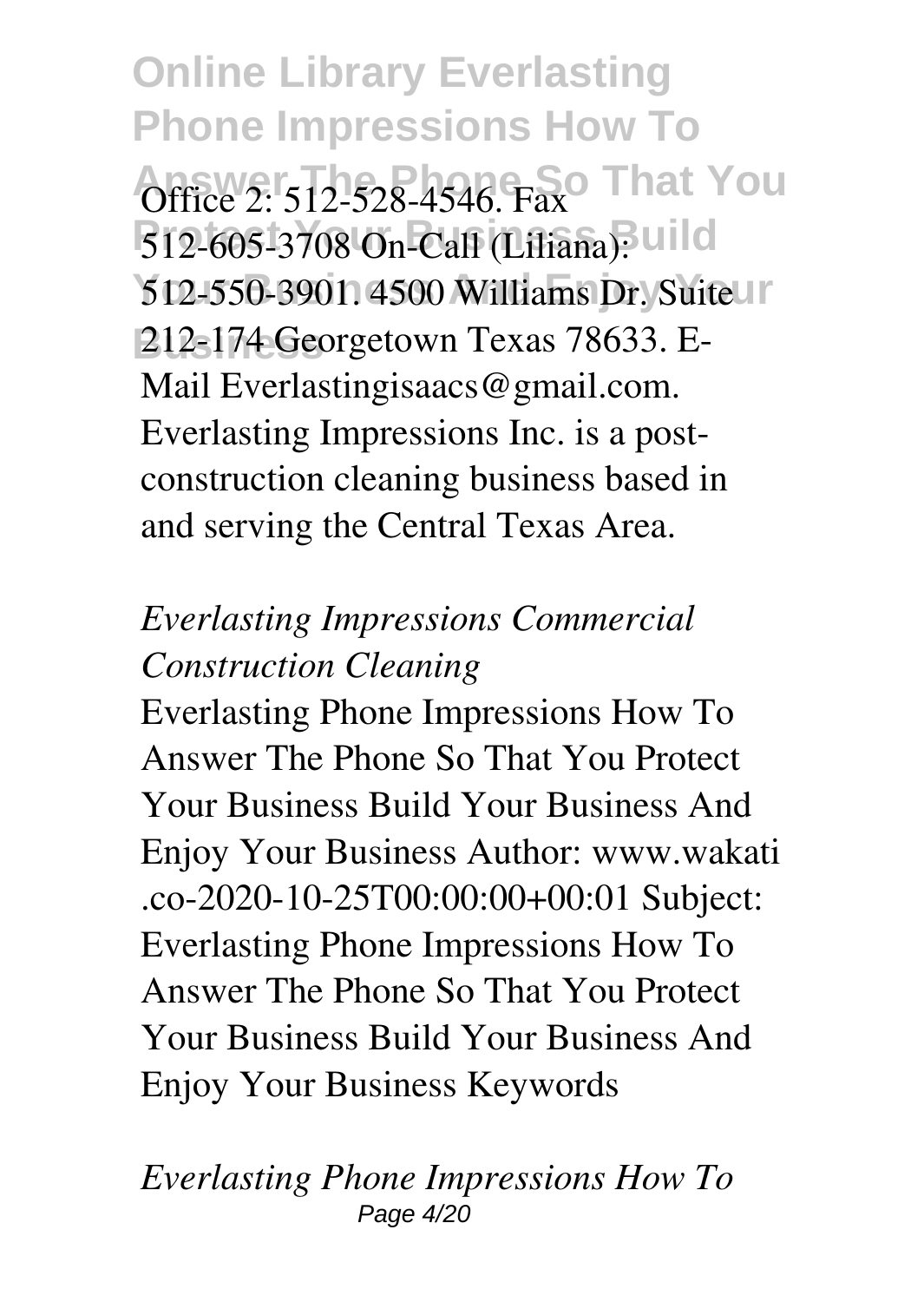**Online Library Everlasting Phone Impressions How To Answer The Phone So That You** *Answer The Phone So ...* **Contact Everlasting. Everlasting UIII**d **Impressions, INC. Office: 512-528-4145. Business** 512-528-4546. On-Call: 512-743-3347. Fax: 512-608-3708.

*Contact Us - Everlasting Impressions, INC.*

Everlasting Impressions Wedding & Event Planners. Phone: 587-897-4342 E-mail: lisa@everlasting-impressions.ca Address: 2005 Luxstone Link SW Airdrie, AB T4B-OA5 Canada. Mon-Fri: 9am-10pm Sat-Sun: 9am-7pm

*Everlasting Impressions - Calgary, Canmore & Banff Wedding ...* Get reviews, hours, directions, coupons and more for Everlasting Impressions. Search for other Tattoos on The Real Yellow Pages®. Get reviews, hours, directions, coupons and more for Page 5/20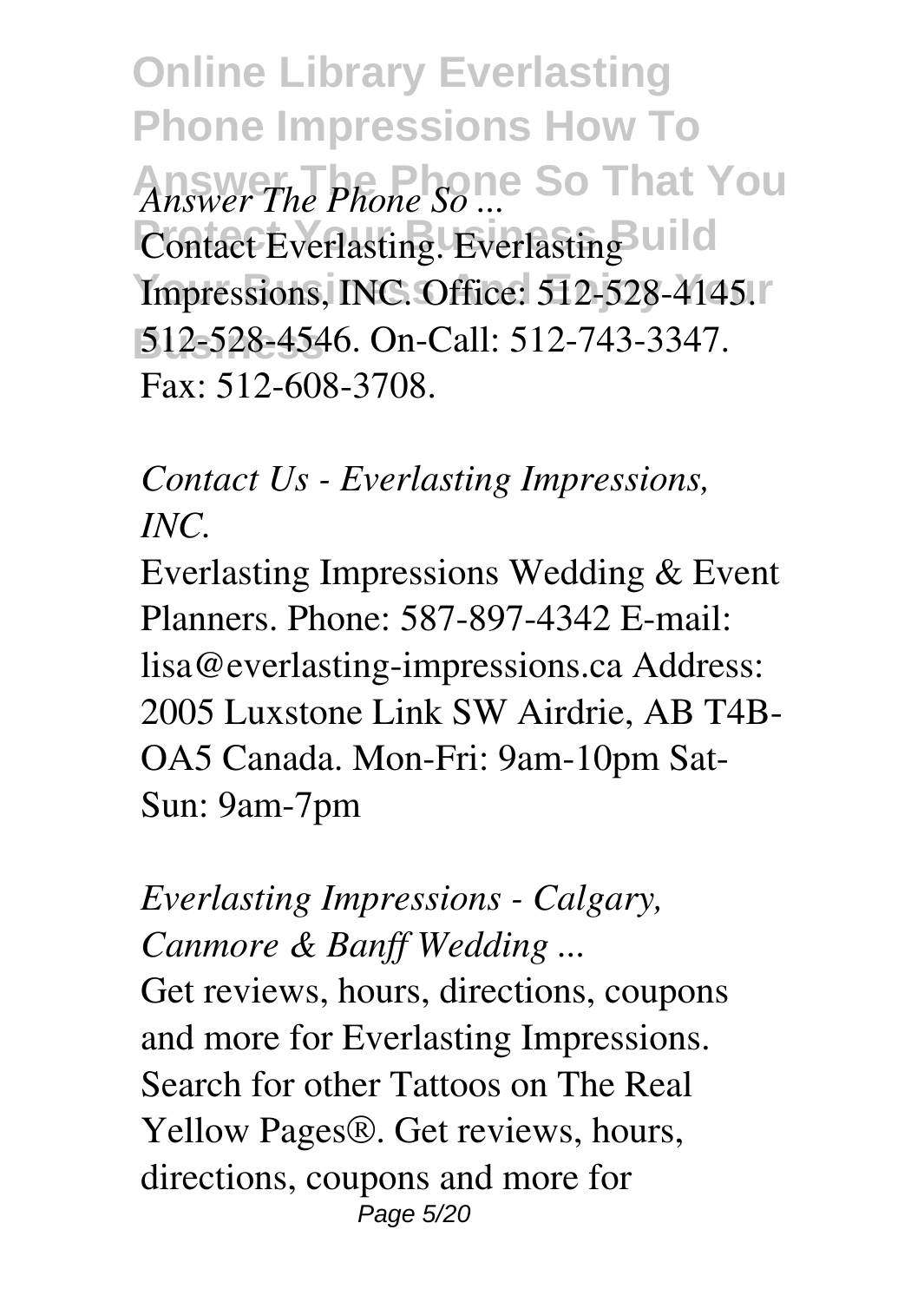**Online Library Everlasting Phone Impressions How To Everlasting Impressions at 121 Goldsboro** *St S, Wilson, NC 27893.***1ess Build Your Business And Enjoy Your Business** *Everlasting Impressions 121 Goldsboro St S, Wilson, NC ...*

Everlasting Impressions is a monument company that was founded by Joseph Lovin  $\&$  Sean Lovin. The two cousins formed this business after dealing with the loss of loved ones themselves, so that they could help others through this tough part in life.

*Everlasting Impressions Granite Works 561 Bultman Dr Ste ...*

Everlasting Impression is now offering Booth rental spaces for Tattoo Artist. Contact David Hudson at 812-454-1292. Or through the facbook page.

*Everlasting Impressions Tattoo and Piercing - Home | Facebook* Page 6/20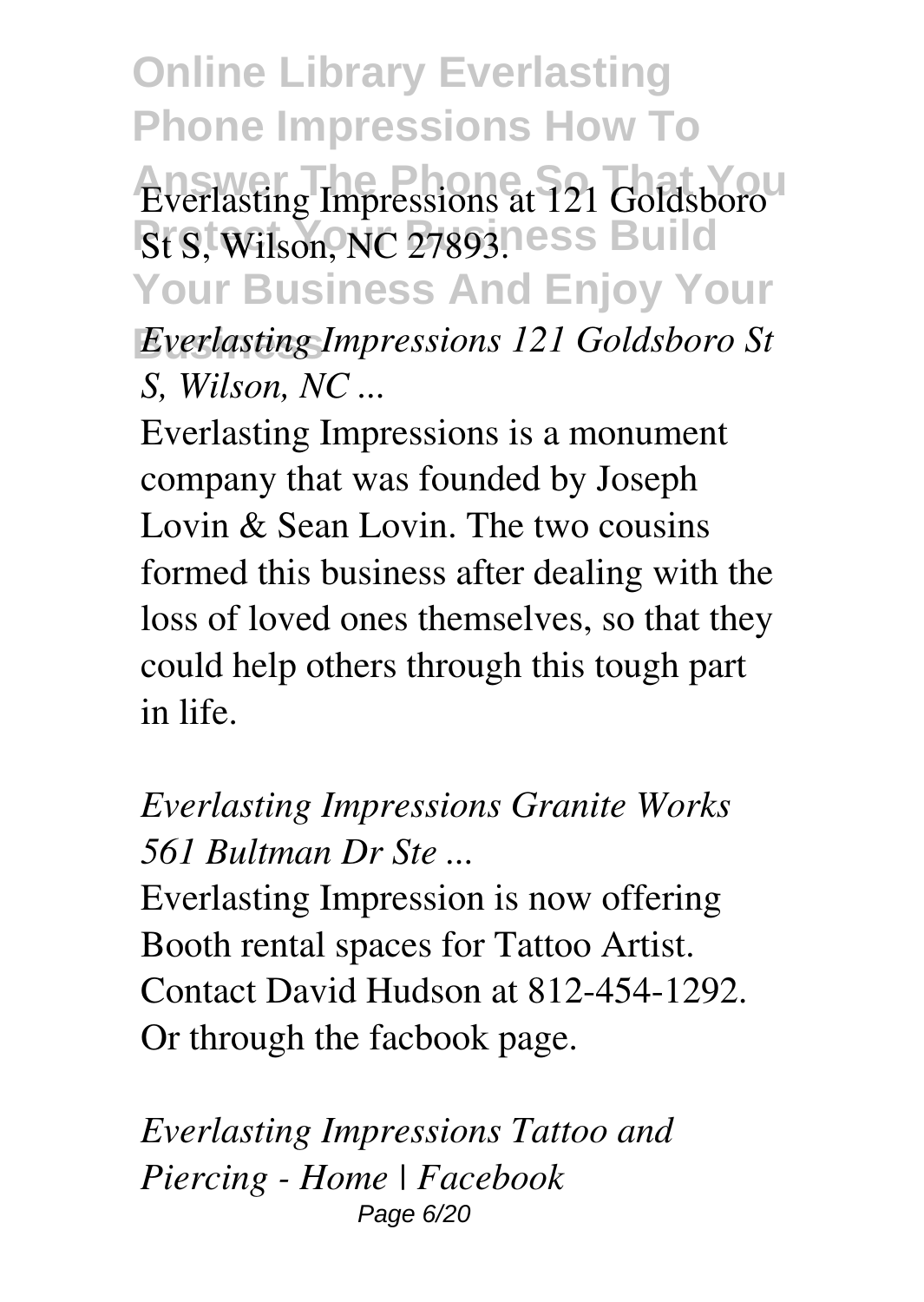**Online Library Everlasting Phone Impressions How To Everlasting Impressions Landscaping. 226 Tikes <sup>e</sup>f talking about this. A FULL Id SERVICE LANDSCAPING COMPANY** From Palms, Pavers, Plants, Irrigation, Decoritive Block Wall, Metal Edging, Mulch, Stone....

## *Everlasting Impressions Landscaping - Home | Facebook*

Everlasting Impressions Job Request Form. Job Request Details \* = required fields. Company \* New Company Address \* New Address. Authorized By \* Phone. Email \* PO Number. Job Type \* Date \* Time. Notes. Upon submitting your request for services, unless the parties previously have entered into a different written agreement for payment, you as ...

#### *Everlasting Impressions*

Learn how to set the 5 Hour Timer on Candle Impressions LED candles with a Page 7/20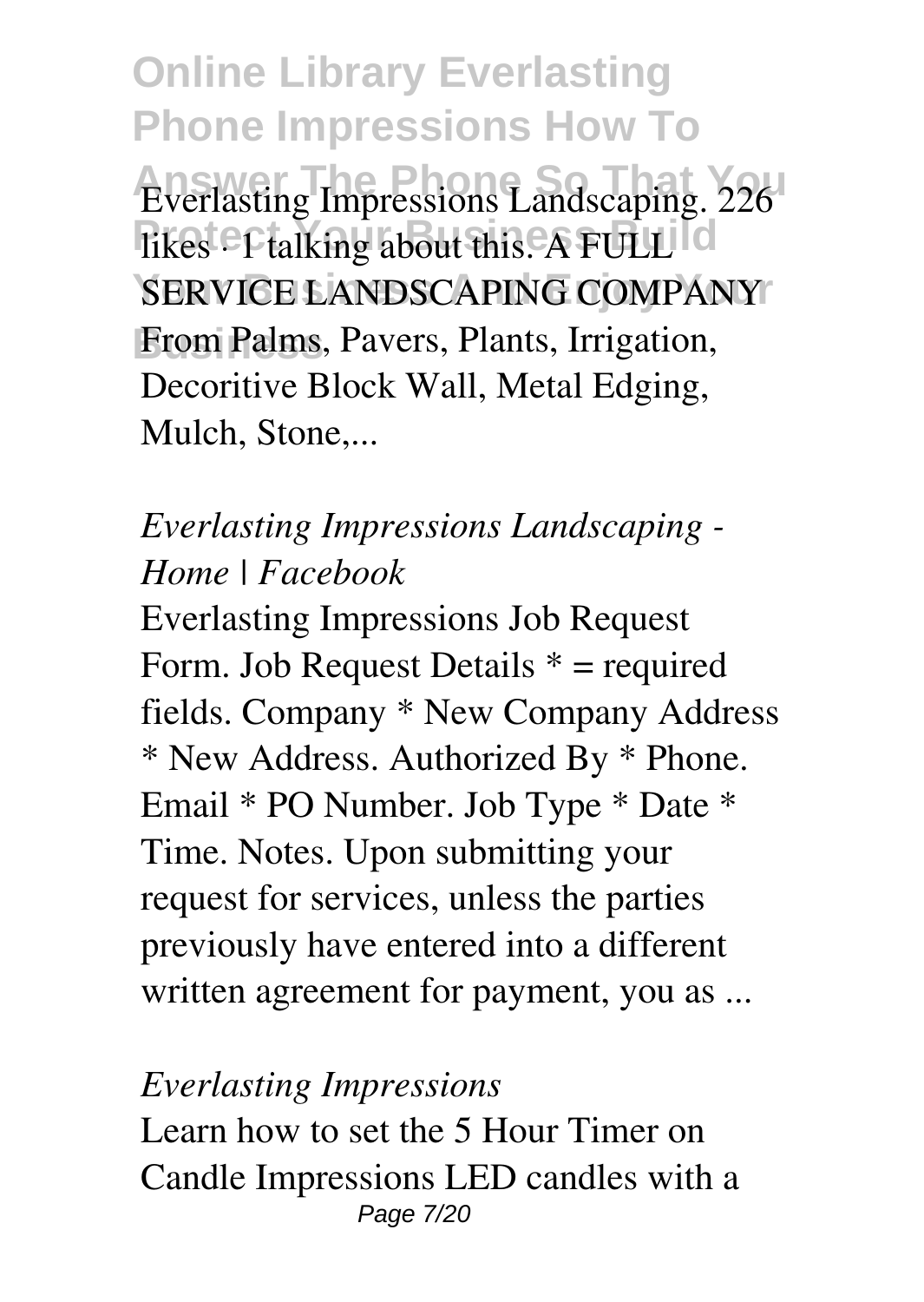**Online Library Everlasting Phone Impressions How To** switch-style features in this tutorial. Not<sup>our</sup> sure if your flameless LED candle come... **Your Business And Enjoy Your Business** *How to Set Candle Impressions 5 Hour Timers with a "Switch ...*

We would suggest you to take a cue from the 'yogis' before picking up the phone or going to that all-important meeting. Breathe deeply, hold it for a second or two, and then exhale. This will not only help you relax but also improve the quality and sound of your voice. Thats the first point in how to make a good everlasting impression.

*How To Make A Good EverLasting Impression !! – BloggerKeeda* Everlasting Impressions is a Maryland Tradename filed on June 5, 2006. The company's filing status is listed as Forfeited and its File Number is T00243227. The company's principal Page 8/20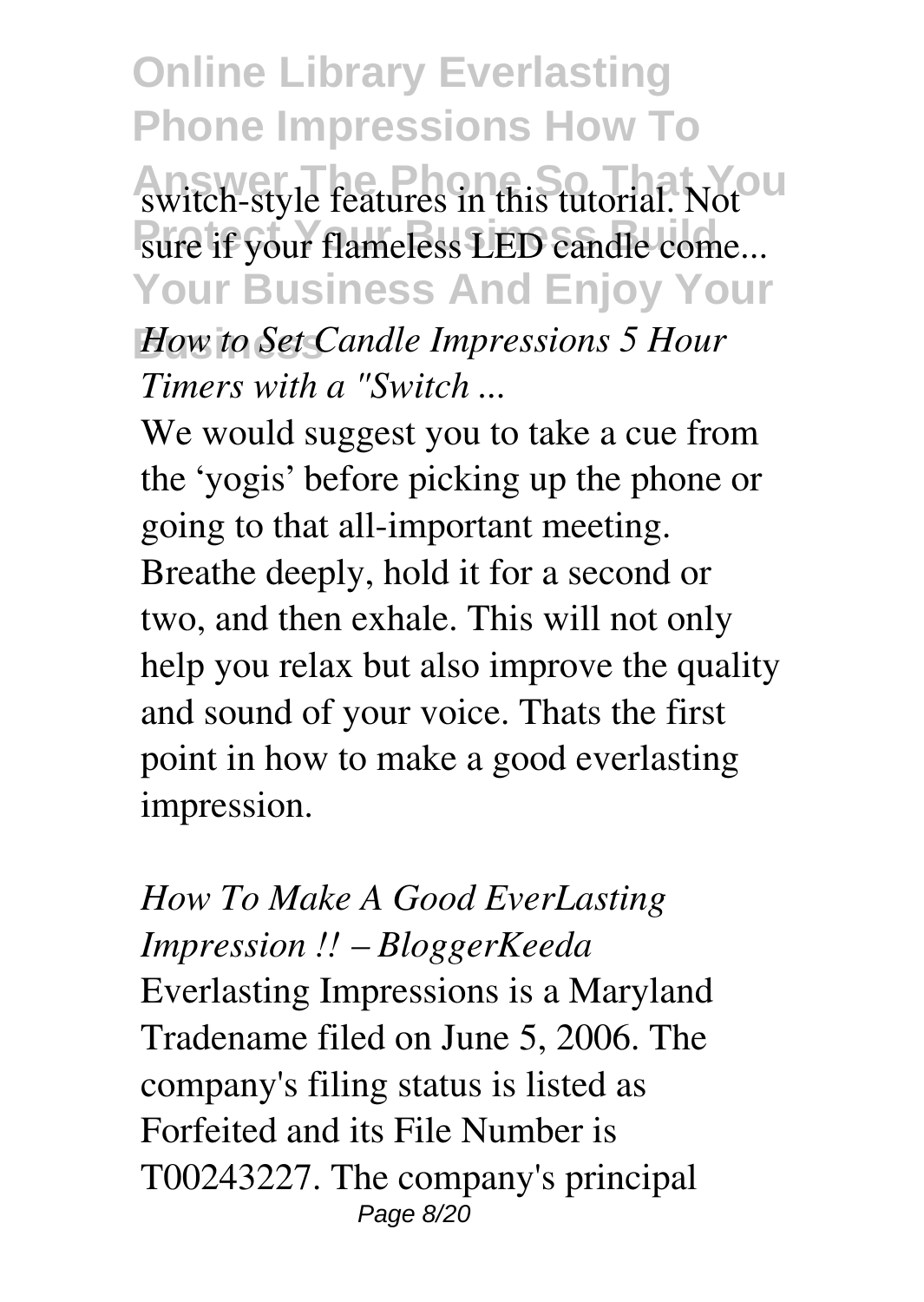**Online Library Everlasting Phone Impressions How To** address is 1081 Claggett Rd, Sunderland, U MD 20689. The company has 1 principal **Youre Business And Enjoy Your Business**

*Everlasting Impressions in Sunderland, MD | Company Info ...*

734-222-1770 - Find a wide selection of engraving services for awards, trophies, certificates, charms, and more at Everlasting Impressions. We Make Your Moments Last a Lifetime! 7100 Jackson Rd, Suite 400 Ann Arbor, MI 734-222-1770

*Everlasting Impressions | Award Engraving | Ann Arbor, MI* Fred at Everlasting Impressions was a dream to work with for this special project. It's clear, he's been doing this a long time and is very good at anticipating customers needs. The store is on Jackson Rd, between Metty Dr. and Baker Rd. - Page 9/20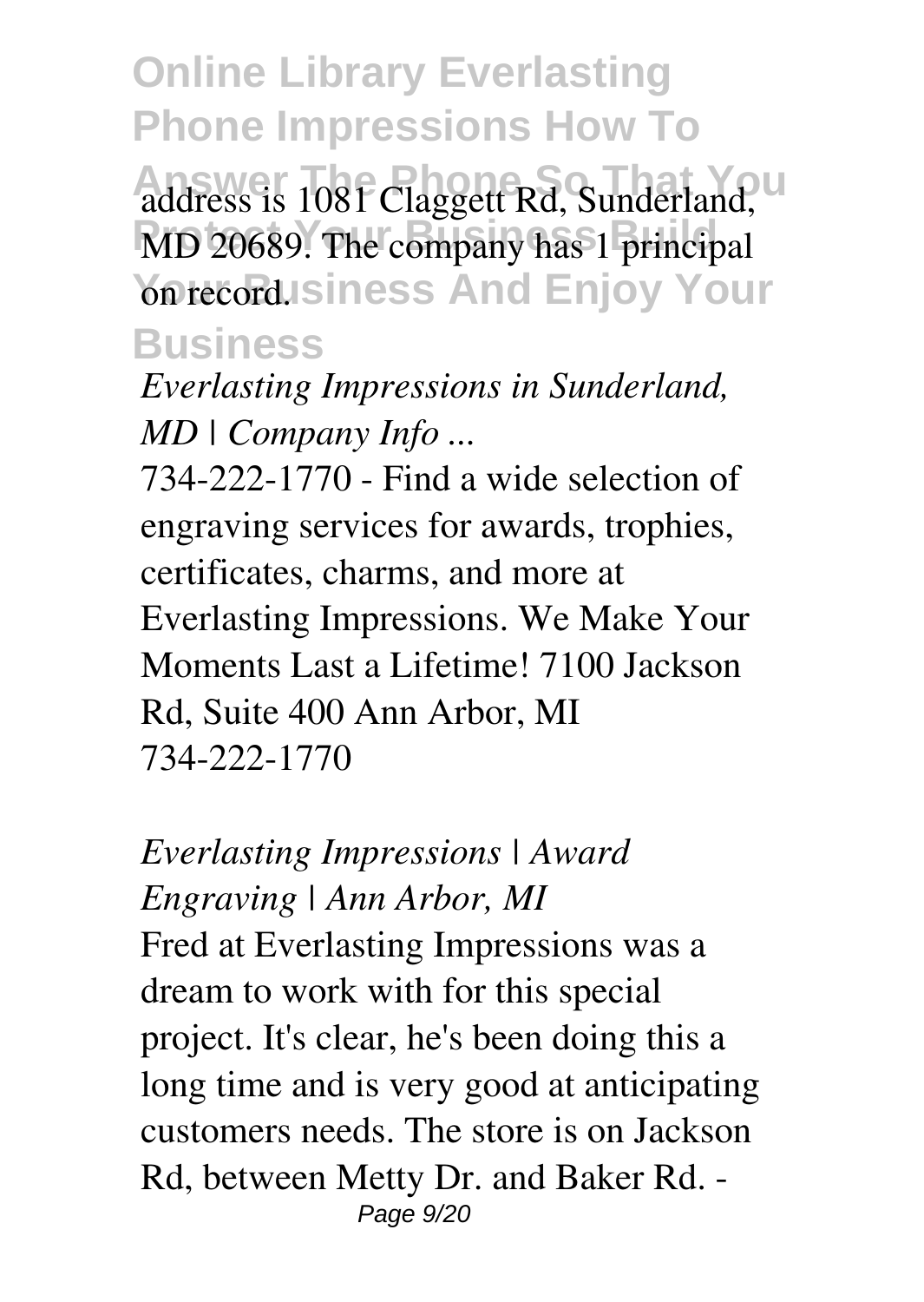**Online Library Everlasting Phone Impressions How To** just west of Ann Arbor Arms - open 12-6<sup>U</sup> Monday thru Friday. Siness Build **Your Business And Enjoy Your Business** *Everlasting Impressions - 15 Photos - Trophy Shops - 7100 ...* Email: [email protected] Phone: 803-851-5531 or 803-447-5344 . Office Location : 2101 Main Street Suite A. Columbia, South Carolina 29201

*Contact Us - EverlastingImpressions* EverLasting Impressions is a highly dedicated wedding planning team operating out of Romeoville, Illinois. This company firmly believe that your wedding should be done your way, and they are here to support and assist you in making that happen.

#### **Stewart Lee - Phone Book Tuck** Page 10/20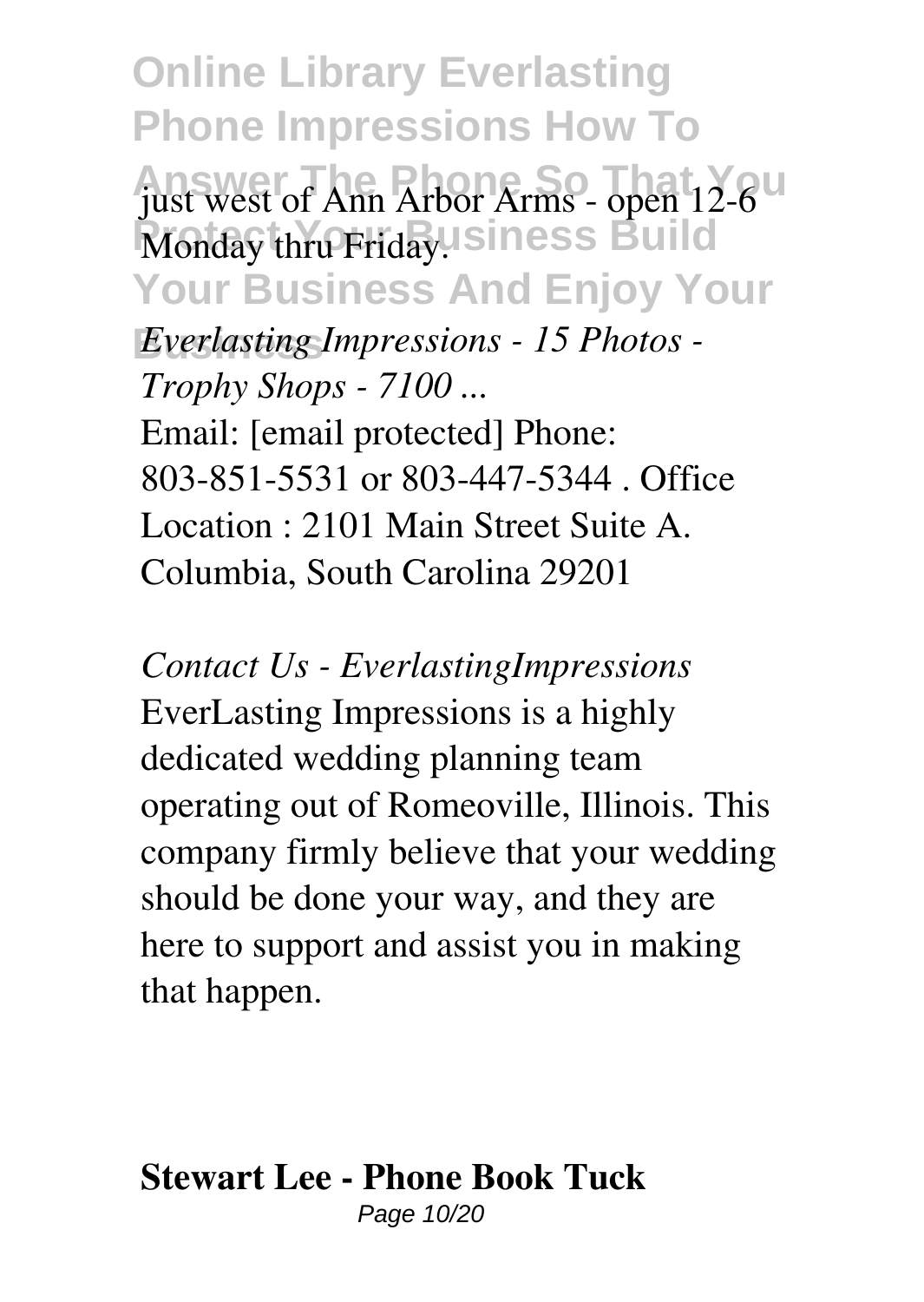**Online Library Everlasting Phone Impressions How To**

**Everlasting by Natalie Babbitt (Book**<sup>OU</sup> **Summary and Review) - Minute Book Report Hebrews 13 - with Pastor Daniel II Mesa** *The Judgment of the Sheep* **\u0026** *Goats (Matthew 25:31-46)*

Earth, Wind \u0026 Fire - All About Love (Audio)*Can't Cancel Light | Isaiah 9:1-7*

December 6, 2020 AM

Prince of Peace<del>I prank called Deliveroo as</del> Gordon Ramsay FUNNY BOOK COVERS PRANK!! *Adam Sandler: 100% Fresh | Chris Farley Tribute [HD] | Netflix Is A Joke* **Sleep Hypnosis for Ultimate Confidence (Depression, Anxiety, Insomnia, Self Esteem)** *Traditions | December 6, 2020 | Ellerslie Church Online Getting rid of the religious rubbish* Wheel of Impressions with Seth MacFarlane *Drag Queens Trixie Mattel \u0026 Katya React to RuPaul's AJ and the Queen | I Like to Watch | Netflix*

Do you know how easy to design and print<br> $P_{\text{age 11/20}}$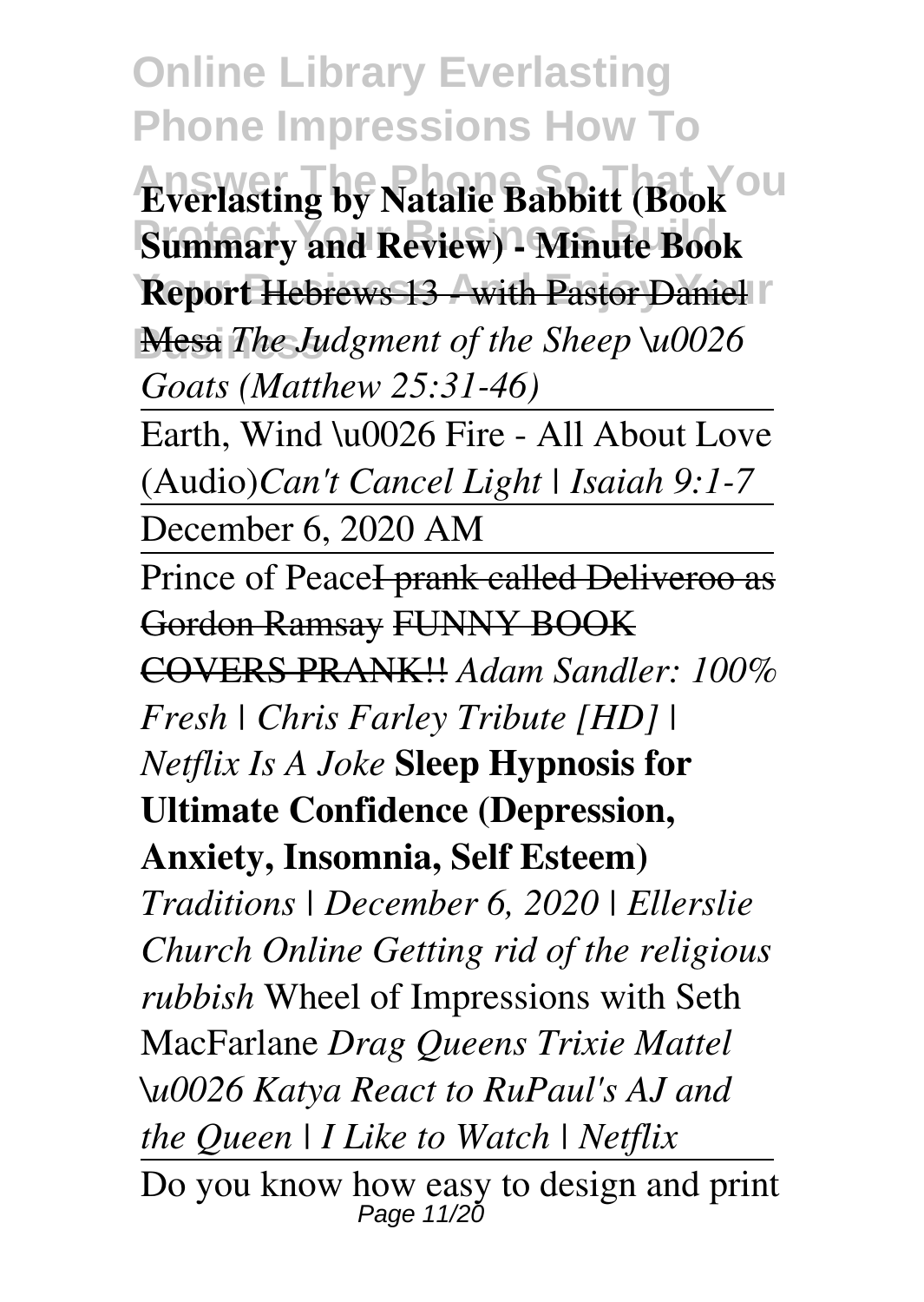**Online Library Everlasting Phone Impressions How To** a photobook? Belong to You (Cole #1) - U Vi Keeland (Romance Full Audiobook) Phone call from The Doctor - Rose Your **Business** Version (Impression) *Neville and Carragher react to HILARIOUS football impressions! (Carragher, Rooney, Neville, Rodgers) Everlasting Phone Impressions How To*

Comment which impressions you want a specific video for!The most requested video series since I started Youtube. Part 1 is the theory behind what I do and wh...

*How to start learning unbelievable voice impressions ...*

With its size, shape, and amazing functions, the Touch Pro proves to be one of our timeless pieces here at Impressions Vanity. We adore everything about it. The stunning bright light makes anyone glow! The bluetooth functions gives ease while getting ready, whether that's answering Page 12/20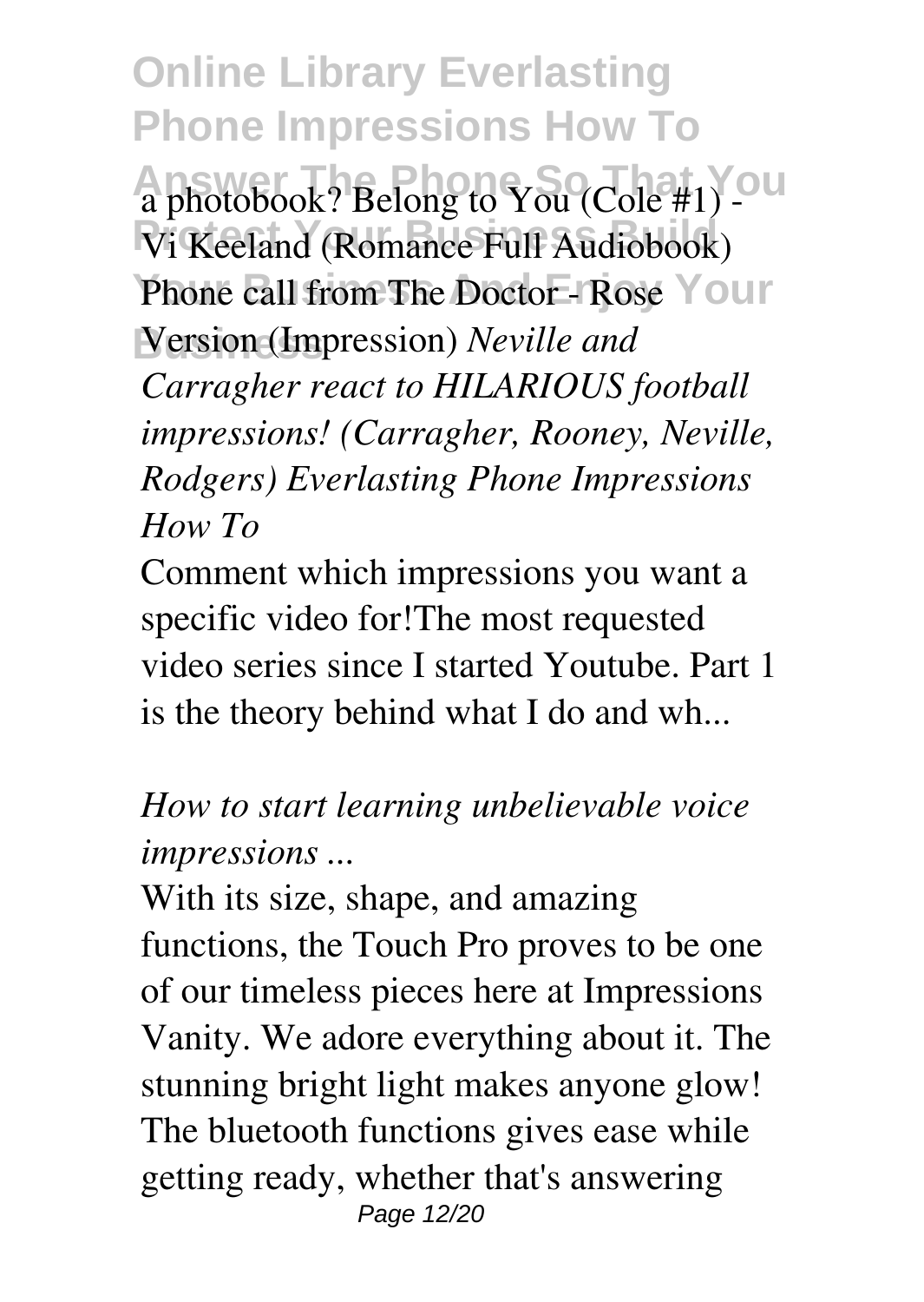**Online Library Everlasting Phone Impressions How To** calls or listening to music. Being able to U take it anywhere during the daily routine is **Your And Enjoy Your Business**

*Everlasting Impressions With The Touch Pro • Impressions ...*

Post Construction & Commercial Cleaning in Central Texas. Office 1: 512-528-4145 Office 2: 512-528-4546. Fax 512-605-3708 On-Call (Liliana): 512-550-3901. 4500 Williams Dr. Suite 212-174 Georgetown Texas 78633. E-Mail Everlastingisaacs@gmail.com. Everlasting Impressions Inc. is a postconstruction cleaning business based in and serving the Central Texas Area.

#### *Everlasting Impressions Commercial Construction Cleaning*

Everlasting Phone Impressions How To Answer The Phone So That You Protect Your Business Build Your Business And Page 13/20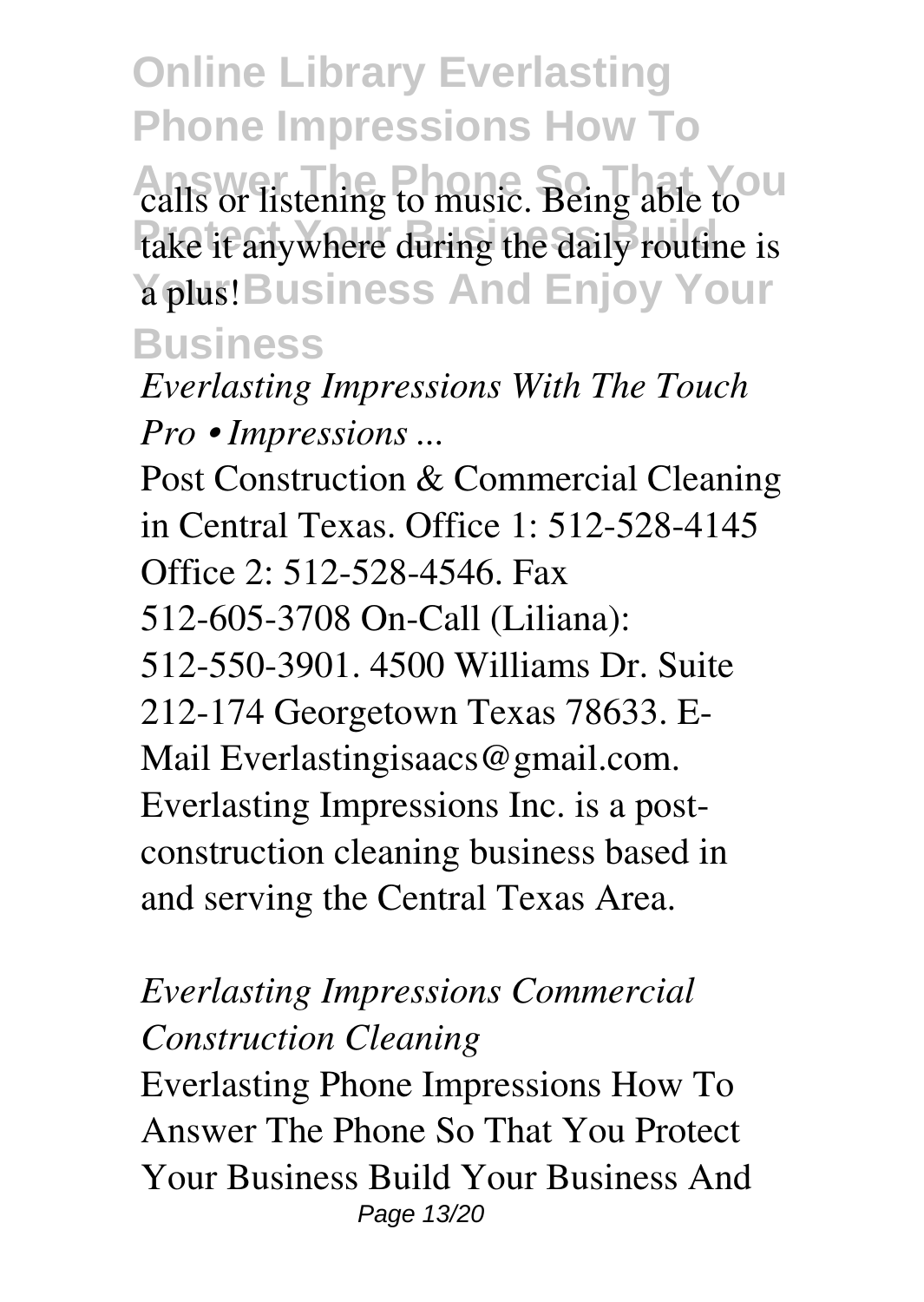**Online Library Everlasting Phone Impressions How To** *Answer Your Business Author: www.wakati* **Protect Your Business Build** .co-2020-10-25T00:00:00+00:01 Subject: **Everlasting Phone Impressions How Tour Business** Answer The Phone So That You Protect Your Business Build Your Business And Enjoy Your Business Keywords

### *Everlasting Phone Impressions How To Answer The Phone So ...*

Contact Everlasting. Everlasting Impressions, INC. Office: 512-528-4145. 512-528-4546. On-Call: 512-743-3347. Fax: 512-608-3708.

# *Contact Us - Everlasting Impressions, INC.*

Everlasting Impressions Wedding & Event Planners. Phone: 587-897-4342 E-mail: lisa@everlasting-impressions.ca Address: 2005 Luxstone Link SW Airdrie, AB T4B-OA5 Canada. Mon-Fri: 9am-10pm Sat-Sun: 9am-7pm Page 14/20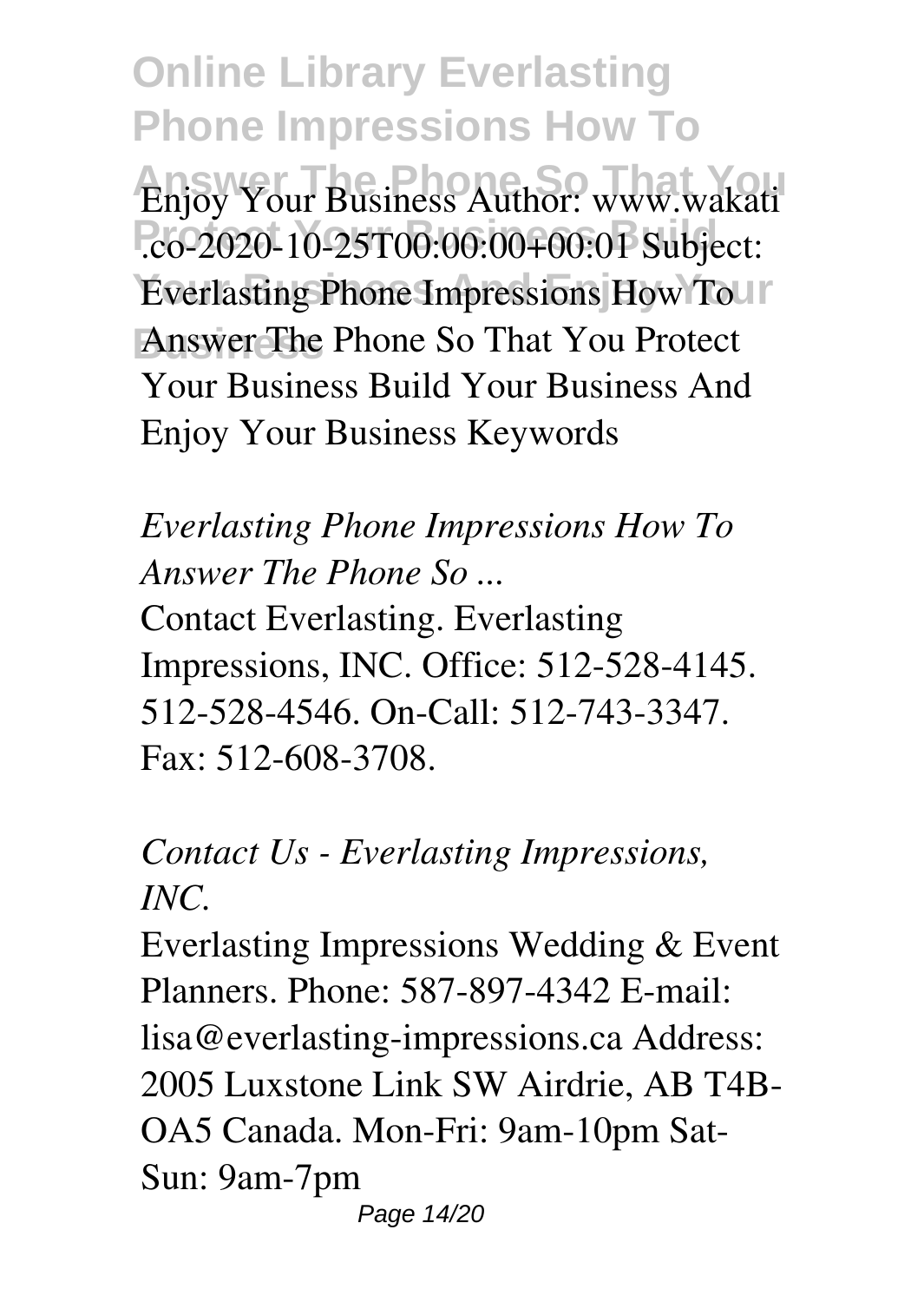**Online Library Everlasting Phone Impressions How To Answer The Phone So That You**

*Everlasting Impressions - Calgary,* **Your Business And Enjoy Your** *Canmore & Banff Wedding ...* Get reviews, hours, directions, coupons and more for Everlasting Impressions. Search for other Tattoos on The Real Yellow Pages®. Get reviews, hours, directions, coupons and more for Everlasting Impressions at 121 Goldsboro St S, Wilson, NC 27893.

## *Everlasting Impressions 121 Goldsboro St S, Wilson, NC ...*

Everlasting Impressions is a monument company that was founded by Joseph Lovin & Sean Lovin. The two cousins formed this business after dealing with the loss of loved ones themselves, so that they could help others through this tough part in life.

*Everlasting Impressions Granite Works* Page 15/20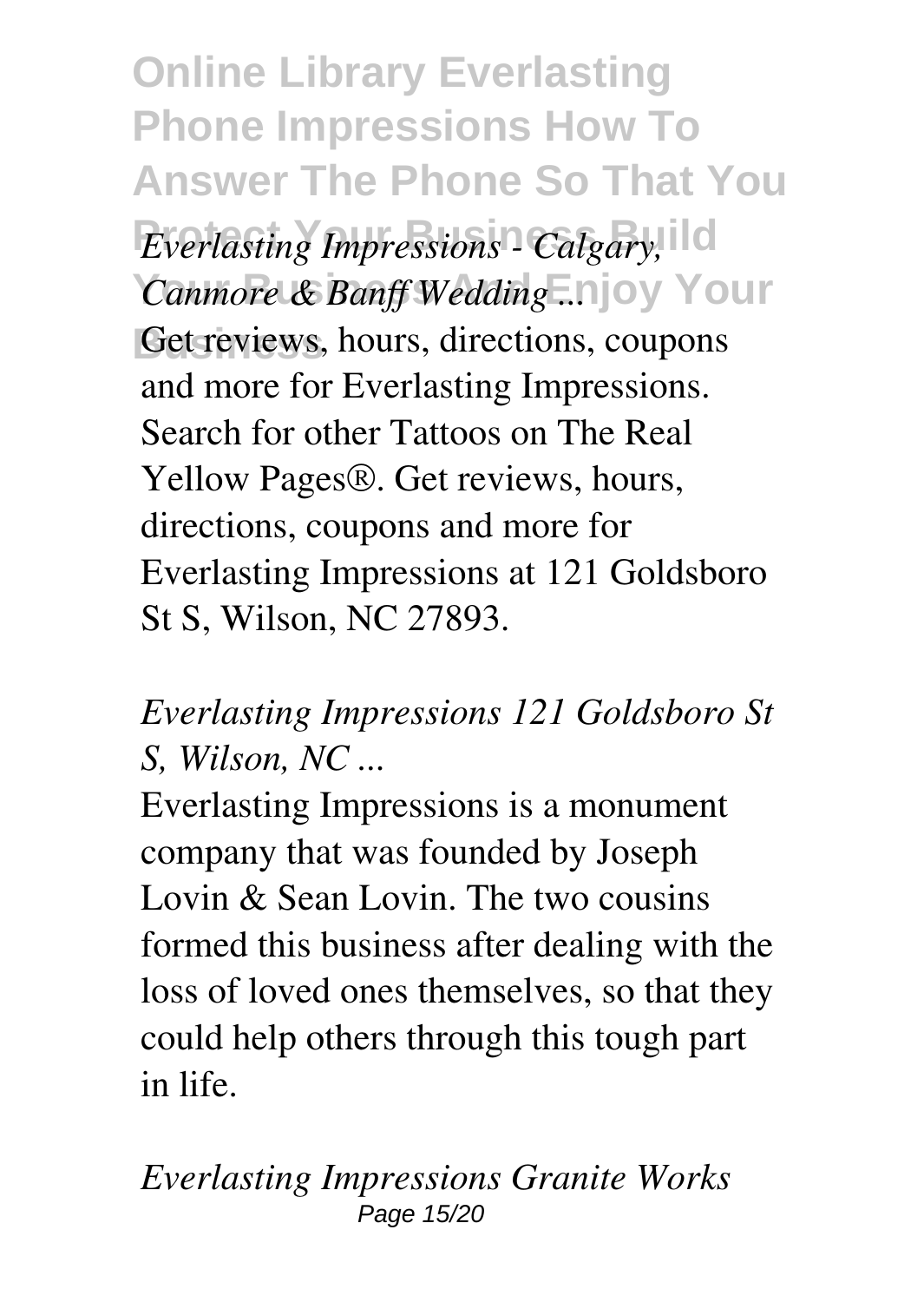**Online Library Everlasting Phone Impressions How To** 561 Bultman Dr Ste ... **Everlasting Impression is now offering** Booth rental spaces for Tattoo Artist.<sup>7</sup> Our Contact David Hudson at 812-454-1292. Or through the facbook page.

*Everlasting Impressions Tattoo and Piercing - Home | Facebook* Everlasting Impressions Landscaping. 226 likes · 1 talking about this. A FULL SERVICE LANDSCAPING COMPANY From Palms, Pavers, Plants, Irrigation, Decoritive Block Wall, Metal Edging, Mulch, Stone....

### *Everlasting Impressions Landscaping - Home | Facebook*

Everlasting Impressions Job Request Form. Job Request Details \* = required fields. Company \* New Company Address \* New Address. Authorized By \* Phone. Email \* PO Number. Job Type \* Date \* Page 16/20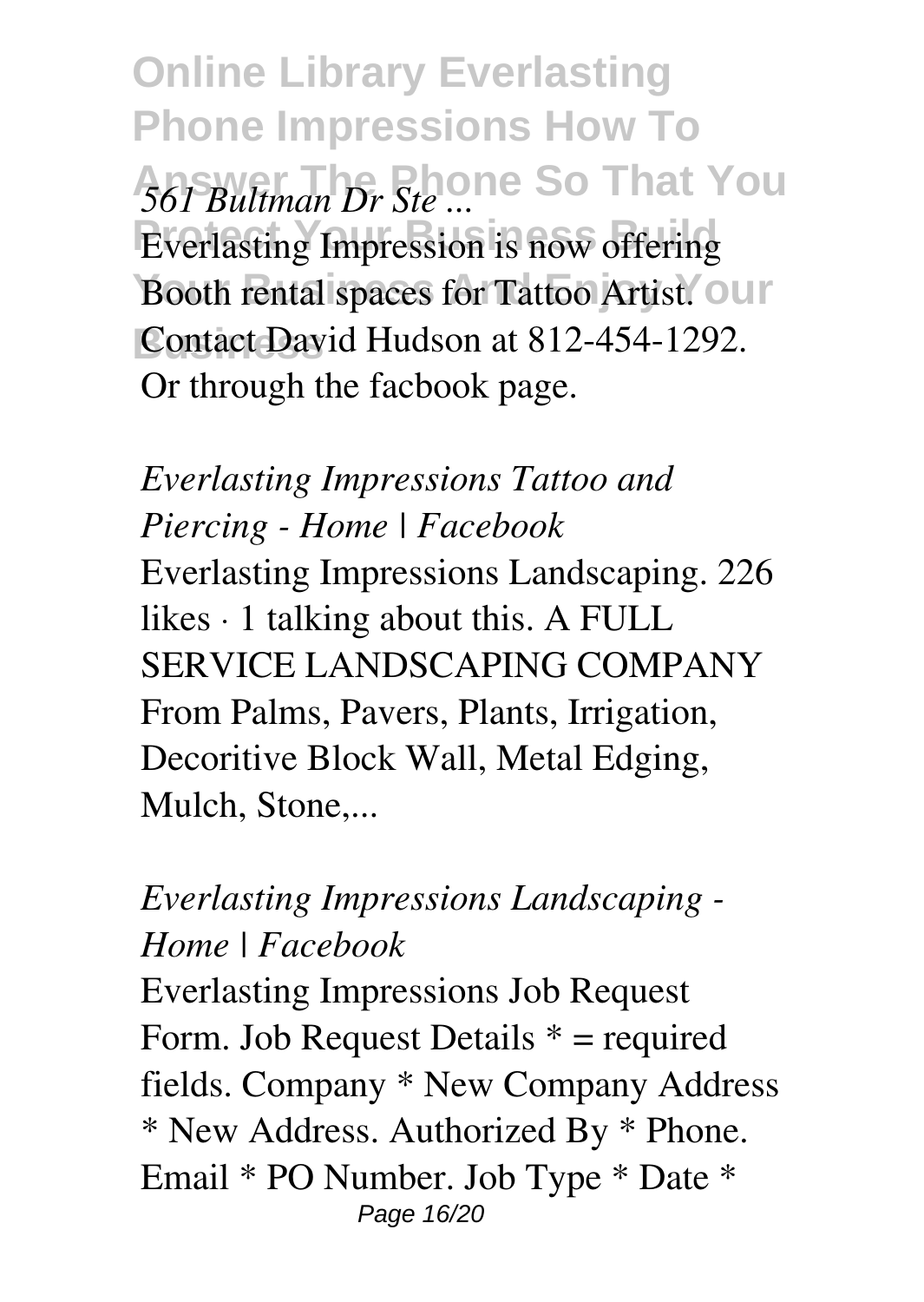**Online Library Everlasting Phone Impressions How To** Time. Notes. Upon submitting your request for services, unless the parties previously have entered into a different UP written agreement for payment, you as ...

#### *Everlasting Impressions*

Learn how to set the 5 Hour Timer on Candle Impressions LED candles with a switch-style features in this tutorial. Not sure if your flameless LED candle come...

## *How to Set Candle Impressions 5 Hour Timers with a "Switch ...*

We would suggest you to take a cue from the 'yogis' before picking up the phone or going to that all-important meeting. Breathe deeply, hold it for a second or two, and then exhale. This will not only help you relax but also improve the quality and sound of your voice. Thats the first point in how to make a good everlasting impression.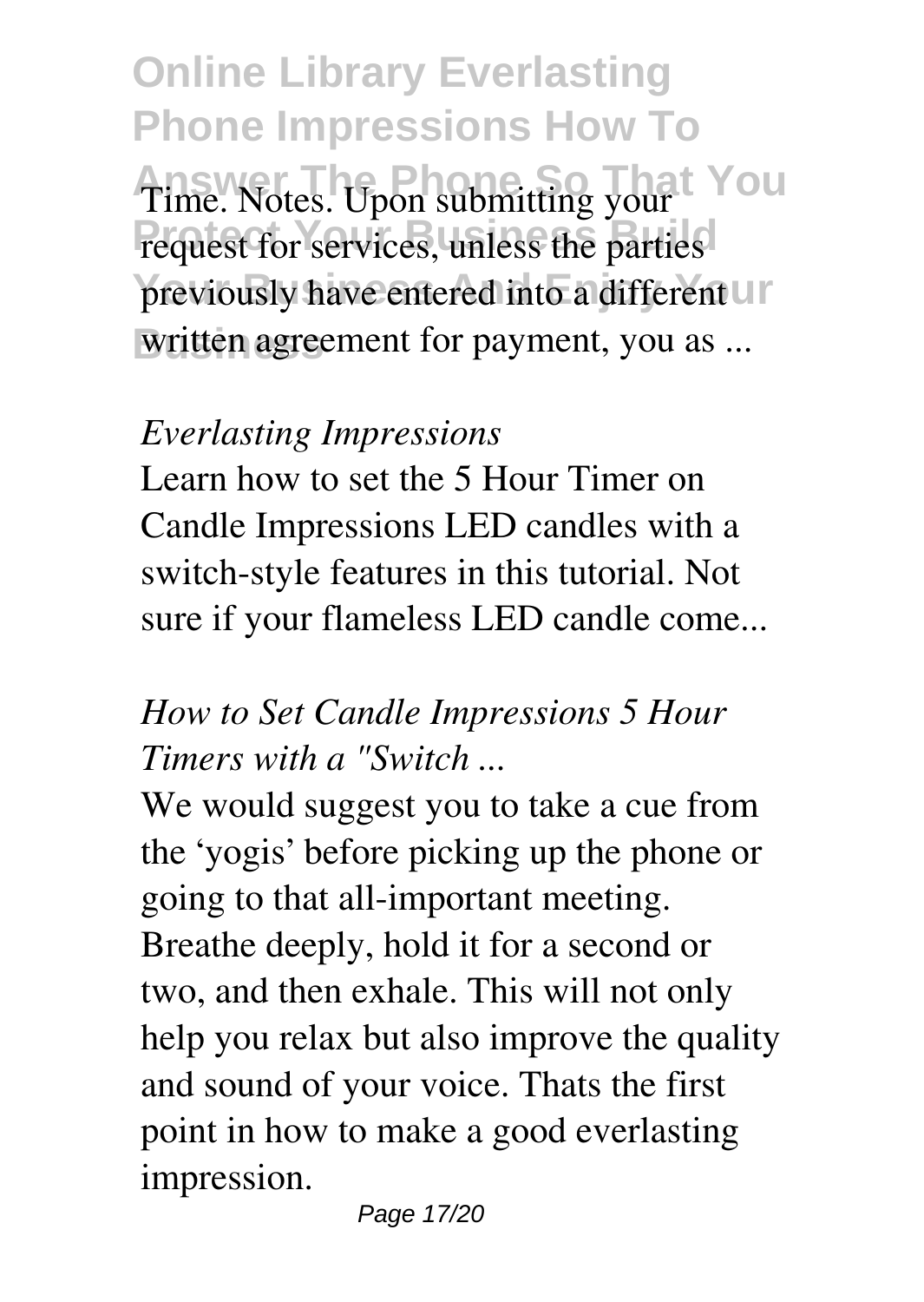**Online Library Everlasting Phone Impressions How To Answer The Phone So That You**

How To Make A Good EverLasting *Impression !! - BloggerKeeda* joy Your **Business** Everlasting Impressions is a Maryland Tradename filed on June 5, 2006. The company's filing status is listed as Forfeited and its File Number is T00243227. The company's principal address is 1081 Claggett Rd, Sunderland, MD 20689. The company has 1 principal on record.

# *Everlasting Impressions in Sunderland, MD | Company Info ...*

734-222-1770 - Find a wide selection of engraving services for awards, trophies, certificates, charms, and more at Everlasting Impressions. We Make Your Moments Last a Lifetime! 7100 Jackson Rd, Suite 400 Ann Arbor, MI 734-222-1770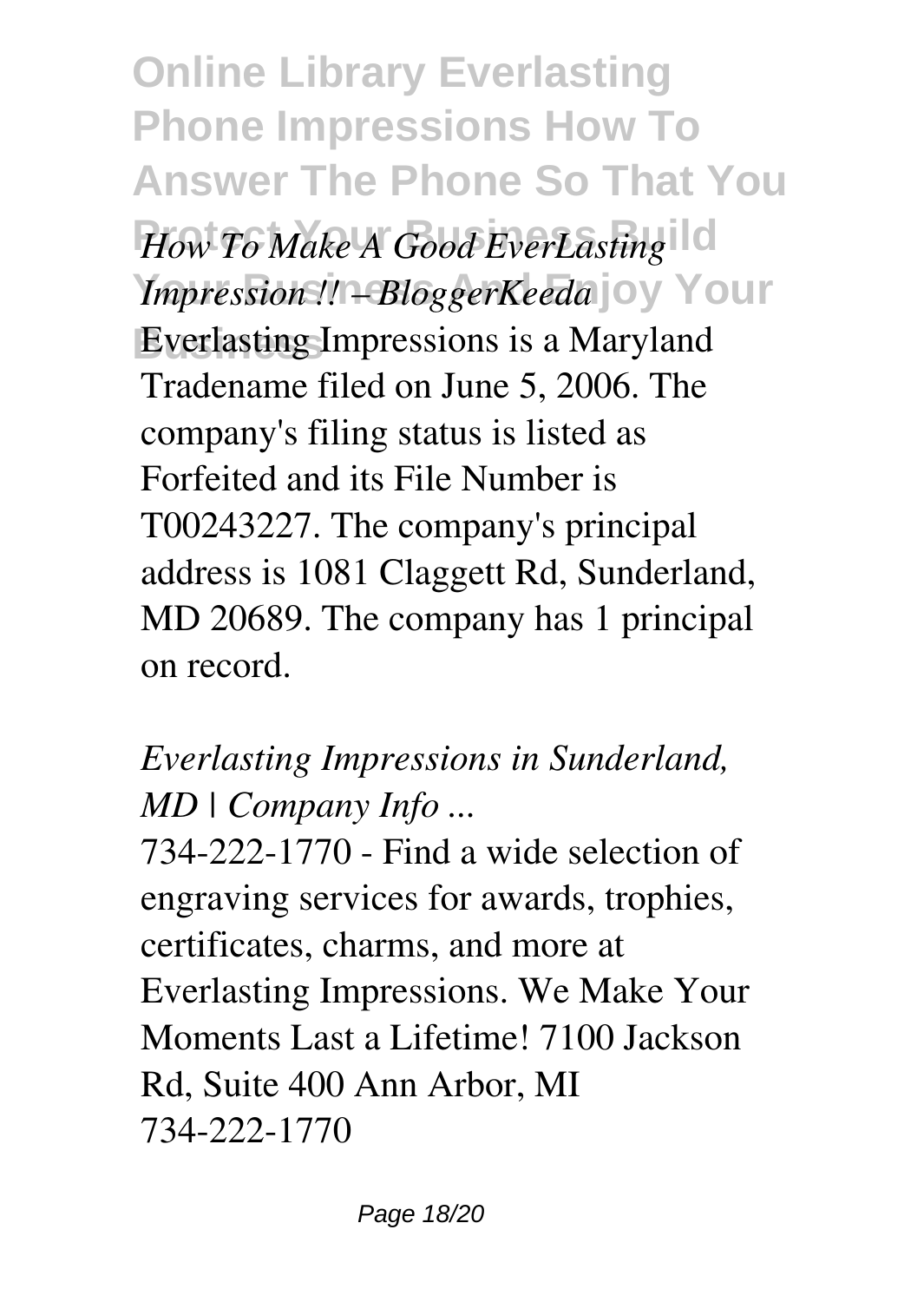**Online Library Everlasting Phone Impressions How To** *Everlasting Impressions | Awardhat You Engraving | Ann Arbor, MISS Build* Fred at Everlasting Impressions was ao ur dream to work with for this special project. It's clear, he's been doing this a long time and is very good at anticipating customers needs. The store is on Jackson Rd, between Metty Dr. and Baker Rd. just west of Ann Arbor Arms - open 12-6 Monday thru Friday.

*Everlasting Impressions - 15 Photos - Trophy Shops - 7100 ...* Email: [email protected] Phone: 803-851-5531 or 803-447-5344 . Office Location : 2101 Main Street Suite A. Columbia, South Carolina 29201

*Contact Us - EverlastingImpressions* EverLasting Impressions is a highly dedicated wedding planning team operating out of Romeoville, Illinois. This Page 19/20